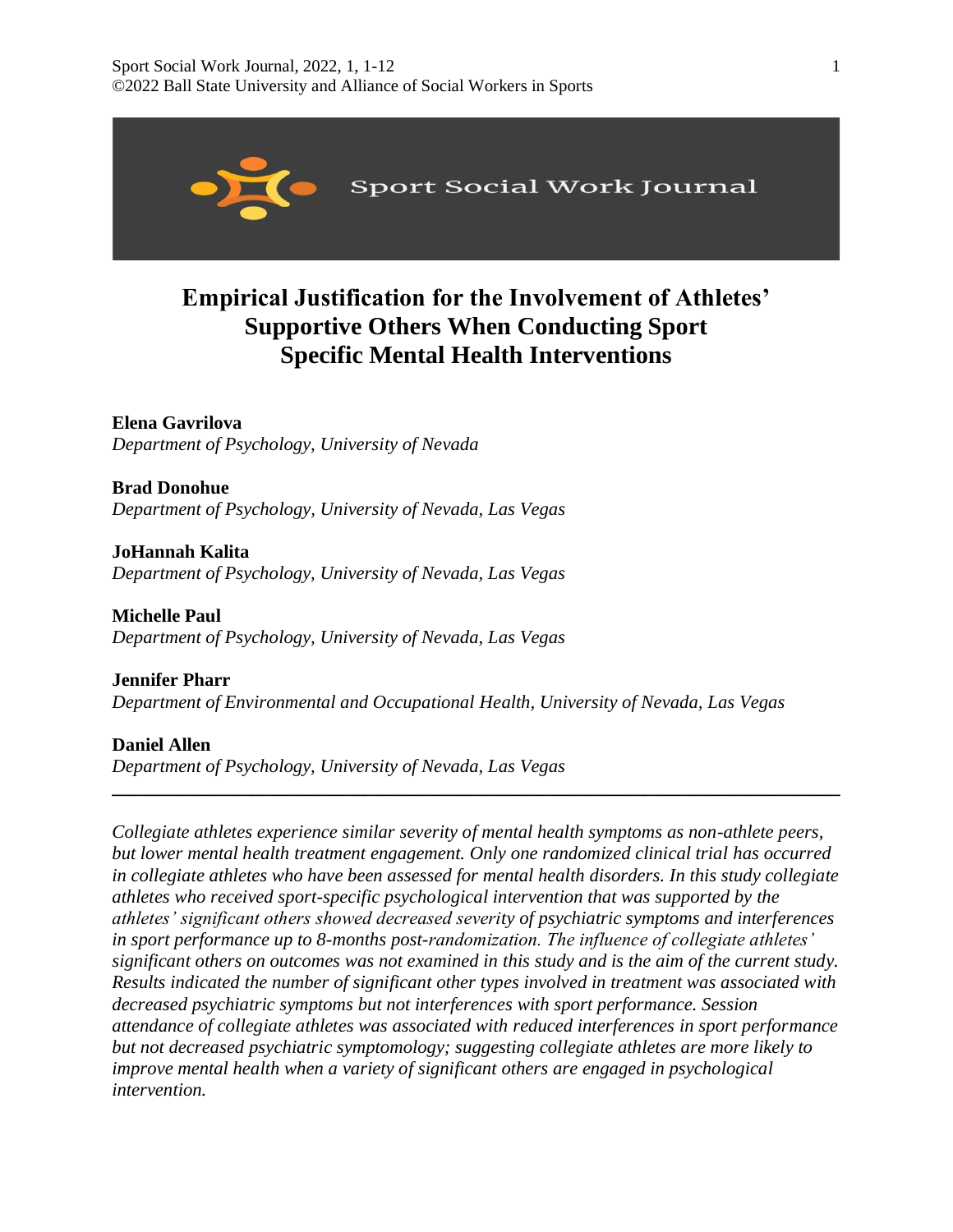# *Keywords: athlete, mental wellness, mental health, family therapy, sport performance*

Collegiate students in the United States formally participate in three levels of sport competition that are affiliated with universities (National Collegiate Athletics Association/ NCAA, Club, Intramural), with each having its own culture and challenges (Marzell et al., 2015). Across these levels of competition, athletes are united in their passion for sport while responding similarly to interventions that concurrently target sport performance and mental health (Donohue et al., 2018). With growing interest in athletes' mental health, extant studies have been conducted to understand the influence support systems have on athletes' mental health (Ullrich-French & Smith, 2006). Indeed, various relationships have been shown to influence the mental health of athletes (Eisenberg et al., 2012), including parents (Hussey et al., 2019), members of the athletic system (Moreland et al., 2017), coaches (Donovan et al., 2002; Ferguson et al., 2018; Rice et al., 2016; Vaughan et al., 2004; Zourbanos et al., 2010), and teammates (Dams-O'Connor et al., 2007; Hagiwara et al., 2017; Raabe et al., 2016).

Results from the aforementioned studies suggest interventions aimed at improving the mental health of athletes may be positively augmented with the incorporation of parents, coaches, teammates and other supportive others (Gill 2008; Stillman et al., 2013). Along this vein, Zimmerman and Protinsky (1993) recommended the inclusion of coaches in family system interventions with athletes, yet until recently family-based mental health interventions have not been evaluated in collegiate athletes. Donohue et al. (2018) compared campus counseling services as usual (SAU) with a sport specific family behavior therapy (coined The Optimum Performance Program in Sports; TOPPS). Results showed greater improvements in sport performance, psychiatric symptom severity, and sport-specific relationships with teammates, coaches and family for participants who received TOPPS ( $n = 36$ ) as compared with participants in SAU  $(n = 38)$  up to 8-months post-randomization. Persons who were invited by studentathletes to participate in the TOPPS sessions included parents, non-parent family members, intimate partners, coaches, teammates, and non-teammate friends. The role of these persons during sessions included brainstorming solutions to problems, developing goals, modeling skills, and providing encouragement. Attendance of supportive others varied based on availability and desire of student-athlete participants and occurred through in-person and tele- and/or videoconference technologies. Indeed, tele- and video-technologies were encouraged throughout intervention when supportive others lived remotely from campus. In this study, the influence of supportive other types (e.g., parents) on treatment outcomes was not examined.

Therefore, the current study involves an examination of data that was collected but not disseminated in in Donohue et al. (2018). The aims of this study are threefold: (a) determine if the athletes' session attendance, (b) the session attendance of athletes' supportive others (piecing out athlete session attendance), and (c) the number of supportive other types (e.g., parents, coaches, teammates) involved throughout intervention (in-person, tele-therapy, video-therapy), is positively associated with athletes' outcome improvements (reductions in psychiatric symptomology and factors reported to interfere with sport performance).

# **Method**

# **Participants**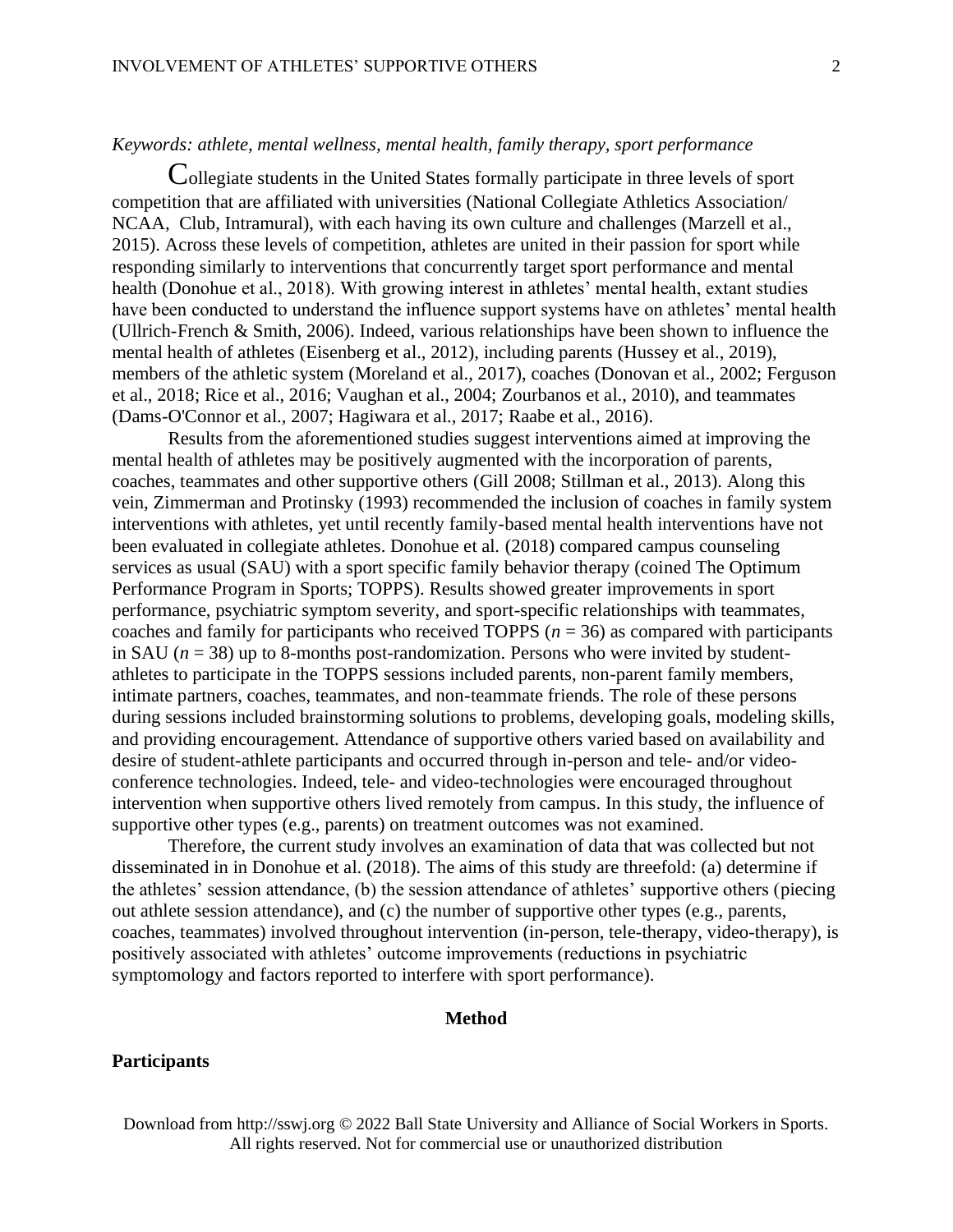Participants were 36 collegiate student-athletes from a Division I university in the United States who were interested in participating in goal-oriented programming to assist sport performance and performance in life in general. Most were NCAA athletes (*n* = 22; 61%), single  $(n = 35; 97\%)$ , male  $(n = 19; 53\%)$ , and White  $(n = 15; 42\%)$ . Participants were not required to evidence psychiatric diagnoses, although according to the results of a validated semi-structured interview for the DSM-IV<sup>18</sup> 29 (81%) evidenced current or past psychiatric diagnoses, and 15 (42%) of the participants evidenced current psychiatric diagnoses.

# **Inclusionary Criteria**

Inclusionary criteria for participants: (a) at least 18 years old; (b) enrolled in the university while formally participating in sports (i.e., NCAA, Club, Intramural); (c) identified as having used illicit drugs or alcohol in the past 4 months; (d) expected to be enrolled for 8 months; (e) not currently receiving psychotherapy; (f) athlete had at least one adult supportive other (e.g., parent, teammate) who could be invited to at least one of intervention sessions to assist the athlete during intervention.

## **Procedures**

Data was obtained from a subset of participants who were randomly assigned to receive the TOPPS experimental arm in the aforementioned clinical trial; Donohue et al., 2018). Participants were recruited through the university athletic department  $(n = 4; 11\%)$ , class presentations promoting goal-oriented programming for student athletes  $(n = 14; 39\%)$ , coaches and teammates ( $n = 10$ ; 28%), and to obtain research credit for study participation ( $n = 8$ ; 22%). During intake examination if the athlete was interested in participating in a goal-oriented program aimed at improving sport and life performance they were screened for inclusionary/exclusionary criteria, invited to consent to the study, and scheduled for baseline assessment approximately one week later. Following baseline assessment, participants were randomly assigned to either TOPPS or campus counseling SAU. Only participants who were assigned to the TOPPS were included in this study because SAU was an individually-based treatment. The study was approved by the university's Institutional Review Board, and no adverse events were reported to occur.

#### **Intervention**

The Optimum Performance Program in Sports was developed with support from the National Institute on Drug Abuse (see Donohue et al., 2018 for a review of some of these studies). Although participants were permitted to attend sessions on practice fields, almost all sessions occurred in offices decorated to celebrate sport, culture and healthy lifestyle. During the first session, participants received an orientation, including the structure and format of meetings (e.g., 12 sessions of 60 minutes each occurring within 4 months), brainstorming goals for sport and life, participation in semi-structured interviews to address sport/ethnic culture, reviewing intervention components, determining how supportive others would be involved.

Supportive others were conceptualized to be change agents to assist participants' goal accomplishment. Supportive others were engaged during sessions through in-person contact, through telephone contact, and/or through video-conference contact based on their availability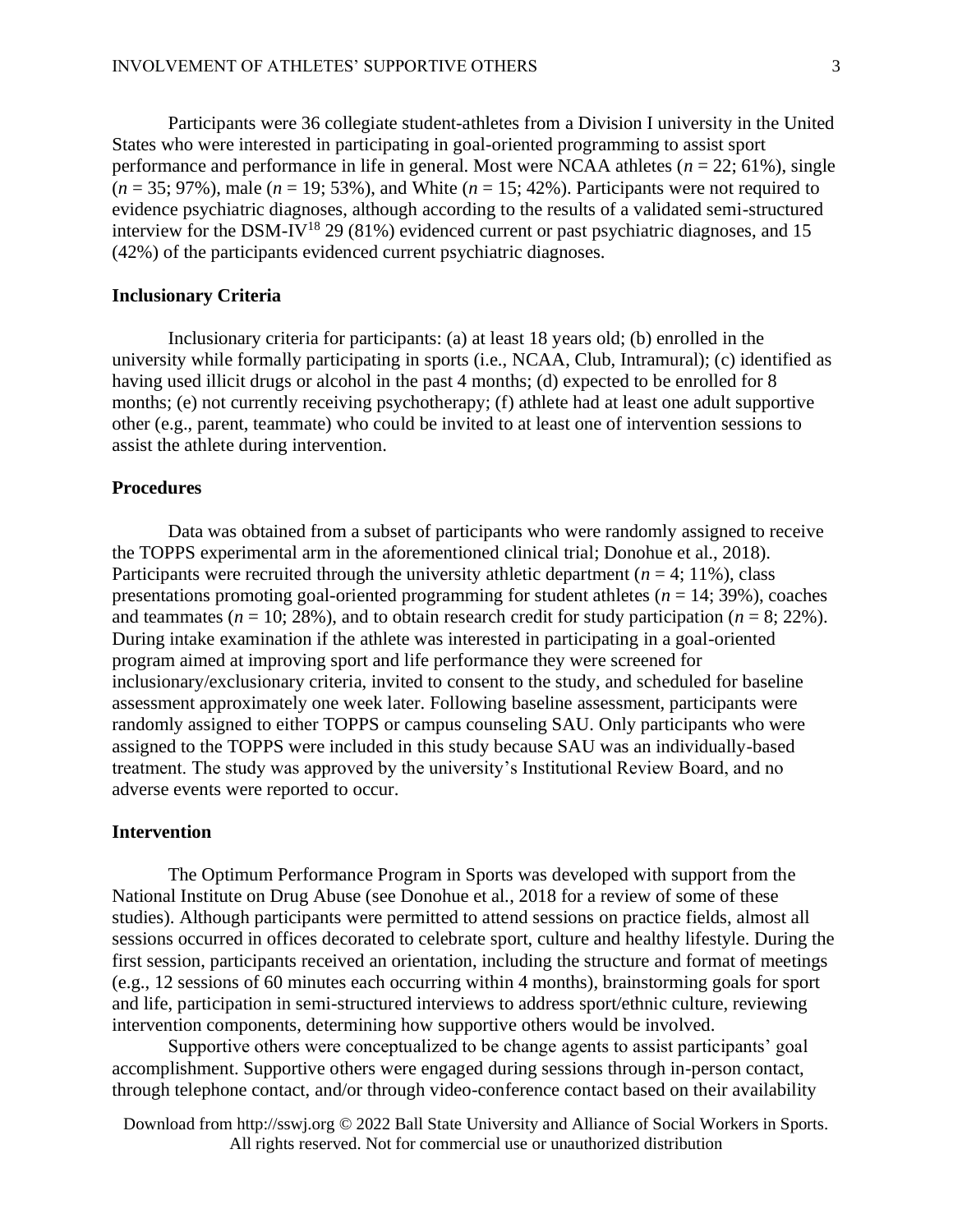and the desire of participating athletes. One week prior to each intervention session providers were prescribed to encourage the participating athletes to attempt to engage supportive others. They were encouraged to attempt to involve their supportive others in-person whenever possible, but when supportive others were unable to attend sessions in person (e.g., lived remotely from campus, employment, lack of transportation) the participants were encouraged to engage their supportive others through telephone or video-conferencing.

During the orientation session providers reviewed who participants would most want respect from, and who some of the people are that would most likely have the participants' back in crisis. They were informed that these supportive others (i.e., family, intimate partner, coaches, teammates, non-teammate friends) are important in assisting goal accomplishment, and that they could be involved in all or some sessions to model skills, generate solutions, reward and encourage goal accomplishment, and provide motivation. Athletes were informed that they could be involved strategically in particular exercises and might need to be excluded in some sessions, or parts of sessions. They were prompted to brainstorm how others might be valuable contributors to skill development during sessions. Guidelines and confidentiality limits were reviewed prior to participation of supportive others. Participants were assured content from providers would not reflect past events unless requested explicitly by participants. Participants were asked to sign releases of information for providers to communicate with engaged supportive others, and supportive others provided verbal consents for their role as supportive others to participants after formally reviewing the role of supportive others at the start of their first session. Supportive others and participants were prompted to review how supportive others could assist the athlete at the start of each session, and participants were prompted to indicate who, if anyone, they would like to involve during the upcoming session. Participants were also encouraged to invite supportive others with whom they may have experienced difficulties to facilitate conflict resolution. When supportive others disclosed psychopathology, a referral was provided. There were no limits on the number of supportive others participants could include during intervention sessions.

At the start of each session planned intervention components were reviewed, including expected duration and how each component was expected to optimize the participants' performance plan, and athletes engaged in cognitive and behavioral skills to prepare for upcoming supportive events.

Participants' assessment results were reviewed to determine goal worthy areas. Participants and supportive others engaged in brainstorming to determine how supportive others could assist participants in goal accomplishment. Goals were relevant to optimum sport performance enhancement, mental health, relationships, academic performance, service to others, and optimum intake. Supportive others were encouraged to support participants any time and provide rewards contingent on goal completion.

A motivation enhancement exercise involved reviewing negative consequences for not achieving goals, and positive consequences associated with goal achievement. Supportive others helped brainstorm consequences.

Participants and supportive others were taught to identify and monitor goal consistent and inconsistent stimuli in the environment. Participants identified ways to manage these environmental stimuli to enhance optimum performance in sports and in life throughout intervention. Supportive others assisted in generating solutions, modeling skills, and providing encouragement. Participants learned to identify antecedents to problem behaviors, refocus disruptive thinking, diaphragmatic breathing, solution generation, review consequences to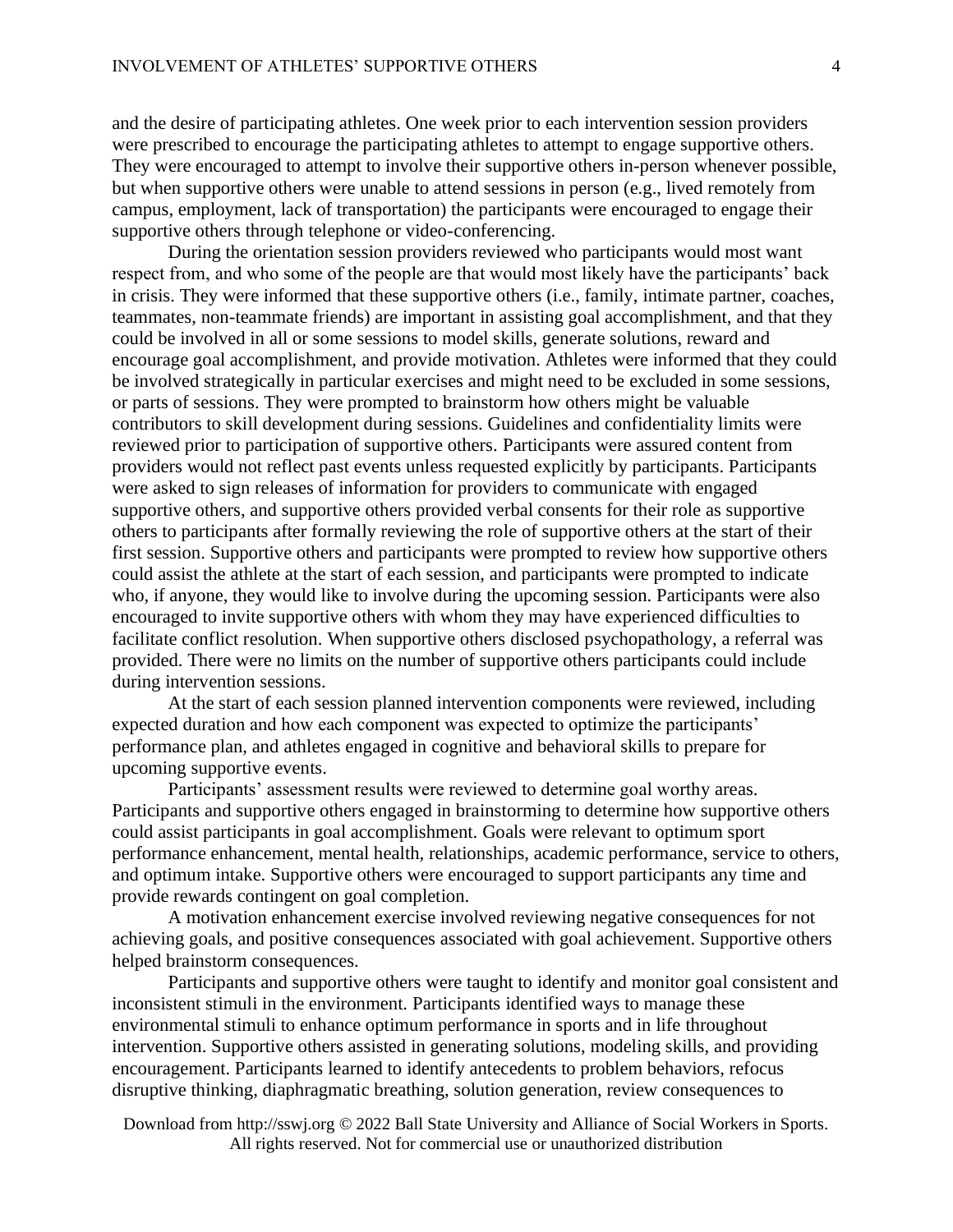potential solutions, imagine optimal performance, and imagine optimal reactions from others. Supportive others assisted in modeling, solution generation and encouragement. Participants were taught to make positive requests and express appreciation. Supportive others were involved as providers or recipients of requests or portrayed the role of others to assist athletes' practice.

Standard prompts were used to generate plans to improve income and decrease expenses. Supportive others assisted brainstorming and provided support. Skills were taught to solicit and prepare for job interviews. Supportive others assisted networking and interviewing skill development. Participants were encouraged to self-generate life aspirations, and brainstorm qualifications, resources and skills necessary to accomplish their dream job. Supportive others provided encouragement and supported brainstorming exercises.

# **Measures**

A large battery of measures was administered during baseline assessment, 4-months postbaseline assessment, and 8-months post-baseline assessment. In this study only participant and supportive other session attendance and the primary outcome measures were examined.

# *Session Attendance*

The participants' session attendance to TOPPS meetings was examined. The supportive others' session attendance was examined for in-person, telephone, and video conference across six relationship types: (a) parent; (b) non-parent family members; (c) intimate partners; (d) teammates; (e) coaches; and (f) non-teammate peers.

#### *Psychiatric Symptoms*

The Global Severity Index of Symptom Checklist 90 – Revised (SCL-90-R GSI; Derogatis et al., 1976) consists of ninety items measuring overall psychological distress during the past seven days. Each item is rated from zero (Not at all) to four (Extremely); higher scores indicate greater severity.

# *Factors That Interfere with Sport Performance*

The Sport Interference Checklist (SIC; Donohue, Silver et al., 2007) was used to measure factors that interfere with sport performance in training and competition (e.g., "How often does being too critical of yourself interfere with your performance in training; or in competition). Each scale (Training, Competition) includes 26 items ( $1 = never, 7 = always$ ). Responses are summed to obtain total scores; higher scores indicate greater interference. Psychometric properties of the SIC are excellent (Donohue et al., 2007; Donohue et al., 2019).

#### *Study Design*

Intervention outcomes (SCL-90-R and SIC) were assessed at baseline, 4-months postbaseline, and 8-months post-baseline.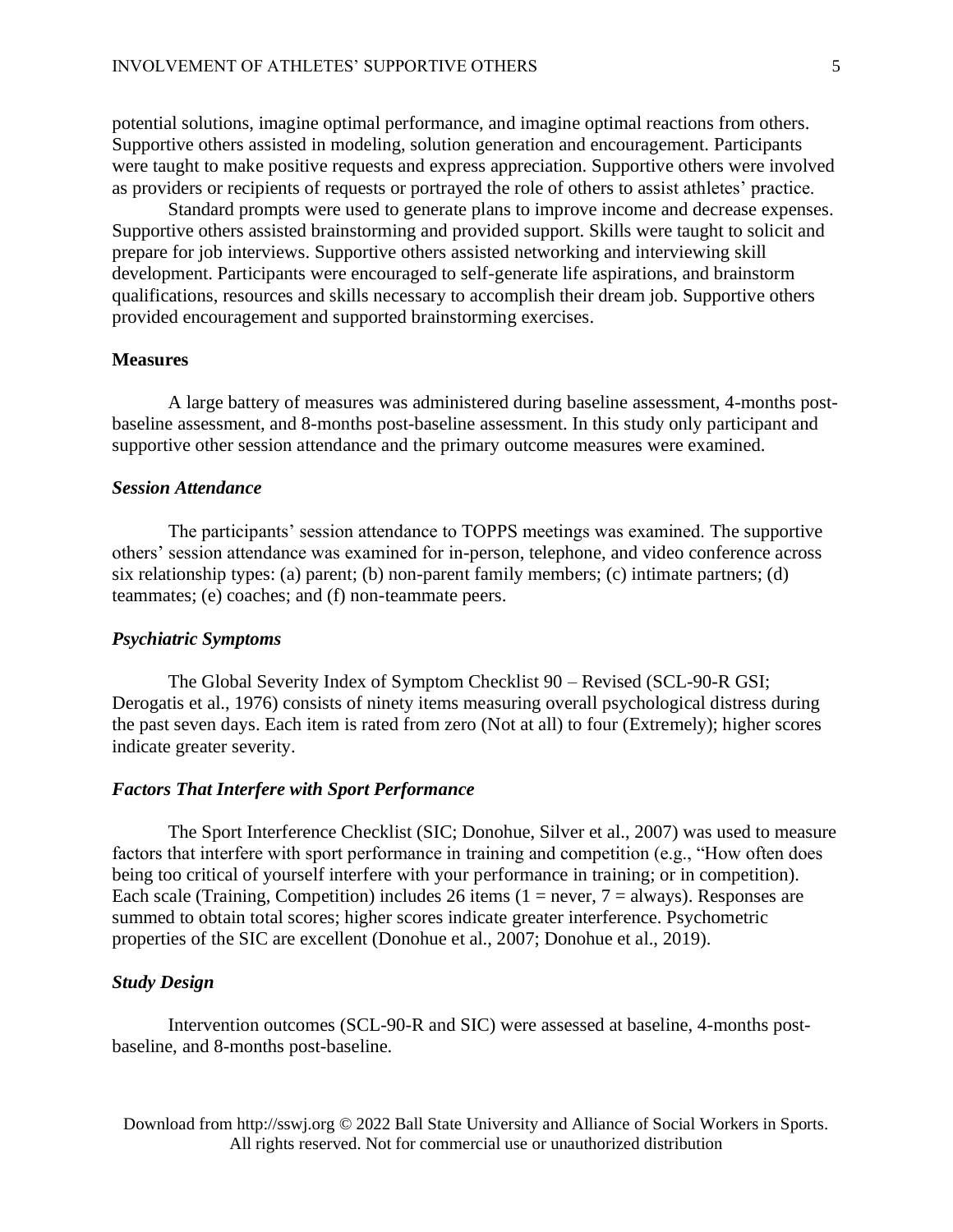# *Outcome Improvement*

Outcome difference scores for each measure were derived by subtracting the postassessment score from its respective baseline score. Higher scores indicate greater symptom severity, thus positive difference scores indicate improvement.

### *Hypotheses*

It was hypothesized that (a) session attendance of athletes, (b) session attendance of supportive others (partialling out variance due to the athletes' session attendance), and (c) number of supportive other types involved throughout intervention would be positively related to outcome improvements in SCL-90-R and SIC-Training and Competition scores.

# **Results**

# **Descriptive Analyses**

The average number of sessions attended by athletes was  $10.33$  (*SD* = 3) while supportive others attended 5.19 ( $SD = 3.35$ ) of the athletes' sessions. The average number of supportive other types (e.g., parent, coach, teammate) involved in each of the athletes' sessions was 1.97  $(SD = 1.06)$ .

Table 1 shows how many athletes involved the various types of supportive others in sessions. Twenty-two athletes (61.11%) involved their parents in at least one intervention session, and all relationship types were involved in at least one intervention session. Of all sessions attended by the participants ( $n = 372$ ), most ( $n = 66$ ; 17.74%) were attended by a parent.

# Table 1

| Significant Other Types Involved<br>Throughout 4-Months of<br>Intervention | <i>race Lypes at Sessions Lin oughout Thermas of Intervention</i><br>Participant<br>$(N = 36)$ |               | <b>Participant Sessions</b><br>(372 attended by<br>participants) |       |  |
|----------------------------------------------------------------------------|------------------------------------------------------------------------------------------------|---------------|------------------------------------------------------------------|-------|--|
|                                                                            | λ                                                                                              | $\frac{0}{0}$ | λ                                                                | $\%$  |  |
| Parent                                                                     | 22                                                                                             | 61.11         | 66                                                               | 17.74 |  |
| Teammate                                                                   | 17                                                                                             | 47.22         | 37                                                               | 9.95  |  |
| <b>Intimate Partner</b>                                                    | 10                                                                                             | 27.78         | 40                                                               | 10.75 |  |
| Coach                                                                      | 9                                                                                              | 25.00         | 24                                                               | 6.45  |  |
| Non-Parent Family Member                                                   | 8                                                                                              | 22.22         | 34                                                               | 9.14  |  |
| Non-Teammate Friend                                                        | 5                                                                                              | 13.89         | 24                                                               | 6.45  |  |

*Frequency and Percentage of Participants Who Involved Supportive Other Types in at Least One Session (N = 36) and Sessions Attended by at Least One Member of the Various Supportive Other Types in Sessions Throughout 4-Months of Intervention*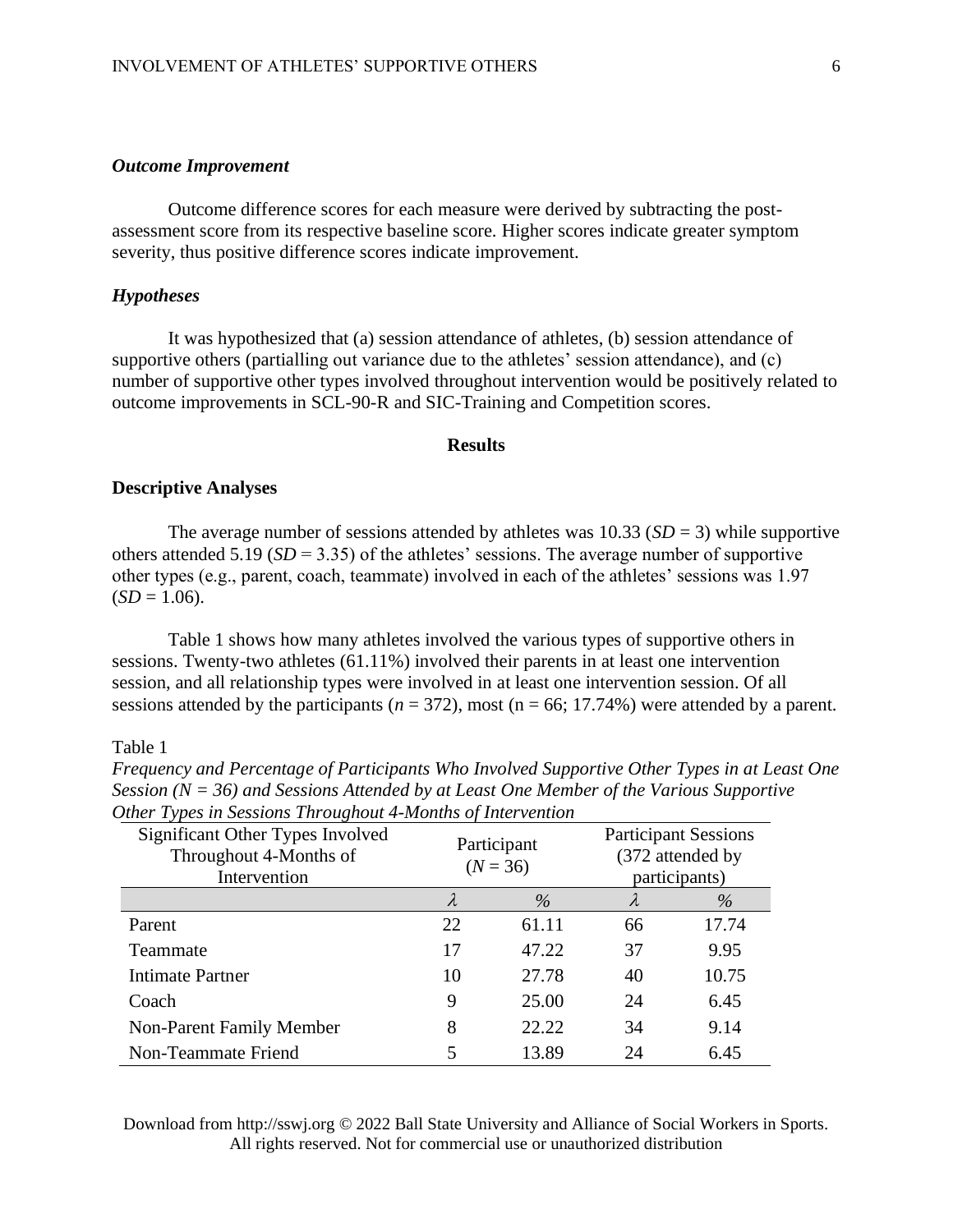Table 2 shows how many athletes involved two or more supportive others in intervention. The results indicate 29 of the 36 athletes (80.56%) involved two or more supportive others in at least one intervention session, while only 3 (8.33%) failed to involve a supportive other in intervention. As seen in the bottom of Table 2, 50% of the sessions involved at least one supportive other.

# Table 2

| 111101 <i>VCIULUI</i> I                     |                                                        |                                |  |
|---------------------------------------------|--------------------------------------------------------|--------------------------------|--|
| Supportive Other Involvement                | Participant<br>$(N = 36)$                              |                                |  |
|                                             | $\lambda$                                              | $\%$                           |  |
| Two or more SOs involved in<br>intervention | 29                                                     | 80.56                          |  |
| Only one SO involved in                     | 4                                                      | 11.11                          |  |
| No SO <sub>s</sub> involved in intervention | 3                                                      | 8.33                           |  |
| <b>Supportive Other Attendance</b>          | Participant Sessions (372 attended by<br>participants) |                                |  |
|                                             | $\lambda$                                              | $\%$                           |  |
| # of sessions no SOs were present           | 186                                                    | 50.00                          |  |
| # of sessions only one SO was<br>present    | 140                                                    | 37.63                          |  |
| # of sessions two or more SOs were          | $\sim$                                                 | $\lambda$ $\sim$ $\sim$ $\sim$ |  |

*Supportive Other Involvement and Attendance Throughout the 4-months of Participants' Intervention*

*Note.* SO = Supportive Other.

Table 3 shows that of the 186 sessions attended by supportive others, they attended sessions in person most frequently ( $n = 85$ ; 46%) followed by telephone ( $n = 51$ ; 14%), and all methods of participation were used to some extent.

46 12.37

# **Table 3**

present

*Frequency and Percentage of Supportive Other Session Participation Method Throughout the 4 months of Participants' Intervention*

| Supportive Other<br>Participation Type      | Supportive Other Sessions (186 attended<br>by $SO)*$ |       |  |
|---------------------------------------------|------------------------------------------------------|-------|--|
|                                             | λ                                                    | $\%$  |  |
| SO engaged in person                        | 8                                                    | 45.70 |  |
| SO engaged via telephone                    | 5                                                    | 27.42 |  |
| SO engaged via video-conference             | 9                                                    | 10.22 |  |
| Multiple types of engagement in one session | 5                                                    | 8.06  |  |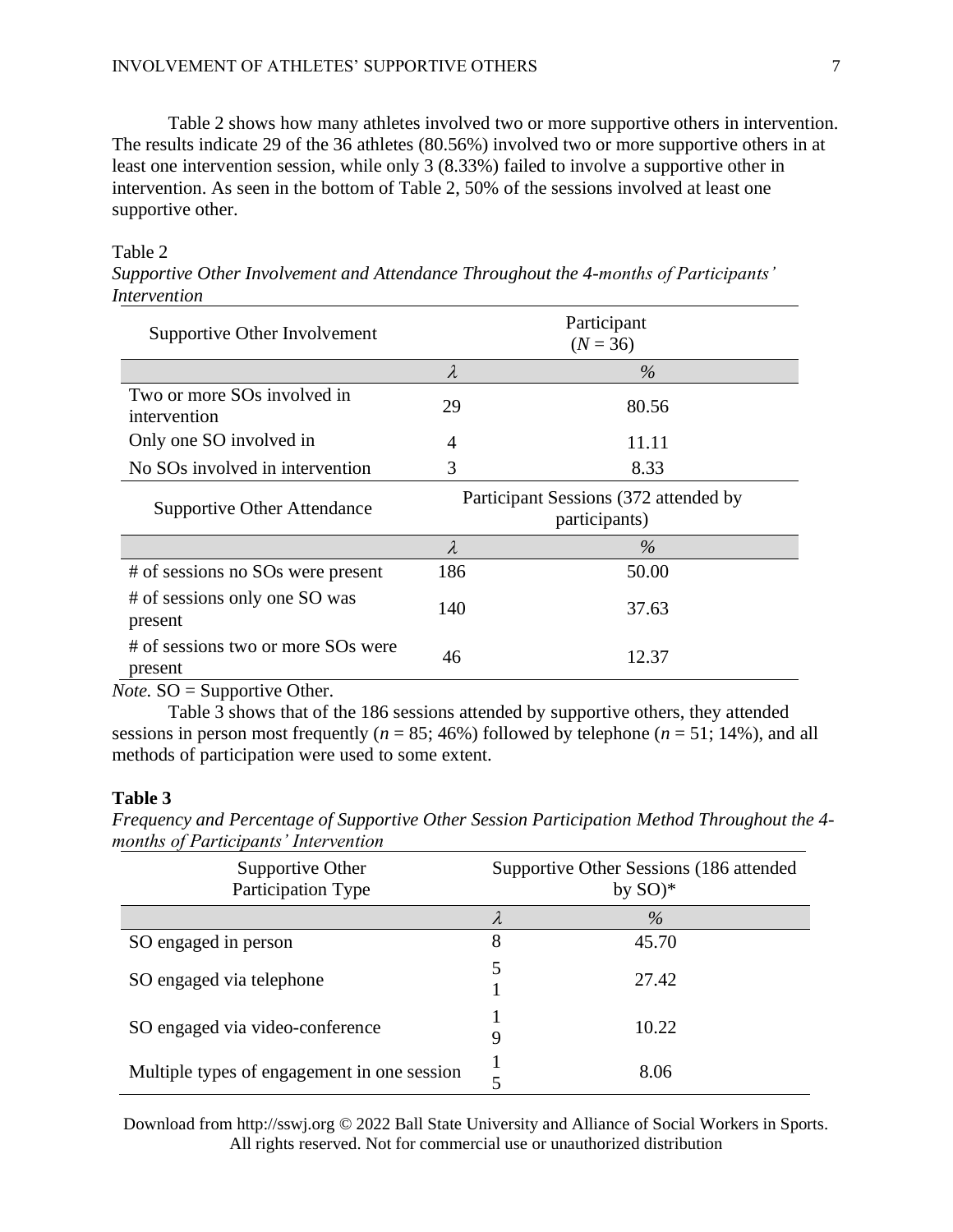*Note.* SO = Supportive Other. \*Only includes 170 out of 186 sessions where supportive other was present for whom data was available.

# **Examination of Main Hypotheses**

Hypothesis 1: As hypothesized, Table 4 shows the athletes' session attendance was correlated with decreased severity of factors interfering with their sport performance in training,  $r(36) = .46$ ,  $p = .002$ , and competition,  $r(36) = .36$ ,  $p = .014$ . However, the athletes' session attendance did not significantly correlate with improvements in their psychiatric symptomology  $(p=.25).$ 

Hypothesis 2: Table 4 shows correlation coefficients examining the association between the supportive others' session attendance and the athletes' outcome improvements in psychiatric symptomology and sports interference in Training and Competition (partialling out participant session attendance). Contrary to hypotheses, these results were not significant (*ps*. > .05).

#### Table 4

*Correlations between Participant Attendance and Outcome Improvements in Psychiatric Symptoms (SCL-90-R) and Factors that Interfere with Sport Performance (SIC) (N=36)*

| Variable                                                     | 1       | $\overline{2}$ | 3       | $\boldsymbol{4}$ | 5       | h |
|--------------------------------------------------------------|---------|----------------|---------|------------------|---------|---|
| 1. Participant Session<br>Attendance                         |         |                |         |                  |         |   |
| 2. SO Session Attendance                                     | $.66**$ |                |         |                  |         |   |
| 3. # of SO Types Involved in<br>Intervention                 | $.58**$ | $.67**$        |         |                  |         |   |
| 4. SCL-90-R Baseline to Post<br>Difference                   | .12     | .05            | $.33*$  |                  |         |   |
| <b>5.</b> SIC Training Baseline to<br><b>Post Difference</b> | $.46**$ | $.31*$         | $.44**$ | $69**$           |         |   |
| <b>6.</b> SIC Competition Baseline to<br>Post Difference     | $.36*$  | .28            | $.40*$  | $72**$           | $.88**$ |   |

*Note.*  $SO =$  Supportive Other,  $SCL-90-R =$  Symptom Checklist-90-Revised,  $SIC =$  Sport Interference Checklist. *N* = 36. *\* p* < .05; \*\* *p* < .01 (1-tailed).

Hypothesis 3: As hypothesized, Table 5 shows that after controlling for the athletes' session attendance, the number of types of supportive others involved throughout intervention were associated with improvements in the athletes' psychiatric symptomology,  $r(36) = .32$ ,  $p =$ .03. However, number of supportive other types involved in intervention was not associated with severity of factors interfering with the athletes' sport performance in Training ( $p = .09$ ) or Competition ( $p = .08$ ). Therefore, including a variety of supportive other types in TOPPS significantly contributes to improvements in psychiatric symptomology above and beyond the session attendance of athletes, but not improvements in factors that interfere with the sport performance of athletes.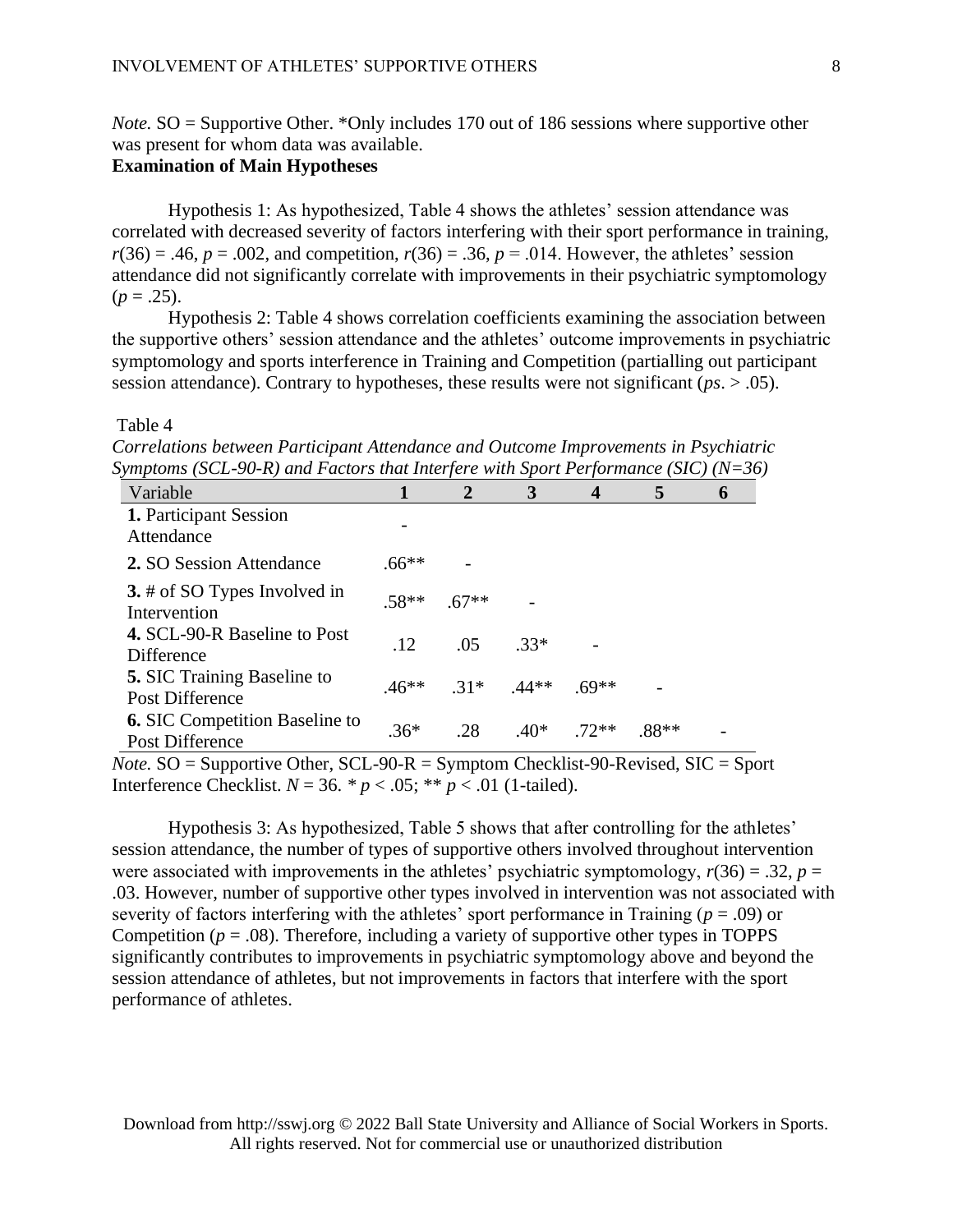#### Table 5

C*orrelations between Outcome Improvements and Supportive Other Session Attendance and Number of Supportive Others Involved in Intervention While Partialling out the Participants' Attendance (N=36)*

| Variable                                          | Supportive Other<br><b>Session Attendance</b> | # of Supportive<br>Other Types<br>Involved in<br>Intervention |
|---------------------------------------------------|-----------------------------------------------|---------------------------------------------------------------|
| 1. SCL-90-R Baseline to Post<br><b>Difference</b> | $-.04$                                        | $32*$                                                         |
| 2. SIC Training Baseline to<br>Post Difference    | .00                                           | -24                                                           |
| 3. SIC Competition Baseline to<br>Post Difference | .05                                           | 25                                                            |

*Note.* SCL-90-R = Symptom Checklist-90-Revised, SIC = Sport Interference Checklist.  $N = 36$ . *\* p* < .05 (1-tailed).

# **Discussion**

There is increasing evidence that support systems have a positive influence on the mental health of collegiate athletes, although the impact of these contributions has yet to be assessed within the context of athletes' mental health intervention. In the current study, the utility of one particular aspect of a sport-specific mental health intervention (the intentional engagement of student athletes' supportive others) was examined.

Given that no information is available regarding basic characteristics of supportive others in family based mental health intervention for athletes (or methods of including them in therapy sessions), the initial data analyses were focused on determining the extent to which supportive others of collegiate athletes can be successfully recruited to participate in family-based intervention. Along this vein, the vast majority (81%) of student-athletes in the examined sample engaged two or more supportive others throughout their 4 months of intervention. Only 3 (8%) of the athletes did not involve any supportive others throughout intervention. At least half of all intervention sessions were attended by one or more supportive others, most often by parents. This is encouraging because others have inferred that because collegiate athletes are likely to desire independence from their parents, it may be difficult to engage them in collegiate athletes' mental health intervention. While athletes most often engaged parents, intimate partners, nonparent family members, teammates, coaches, and non-teammate friends were substantially involved, usually in person although telephone and video-conferencing were used in 46% of the sessions. The results suggest athletes' mental health interventions are capable of engaging the supportive others of athletes, and that telephone- and video-conferencing technologies are very important methods of engagement for the supportive others of athletes who would likely be uninvolved in treatment. This finding has great implications for athletes' family-based treatment during COVID-19.

Session attendance of athletes was positively associated with improvements in factors that interfere with their sport performance in training and competition, but not improvements in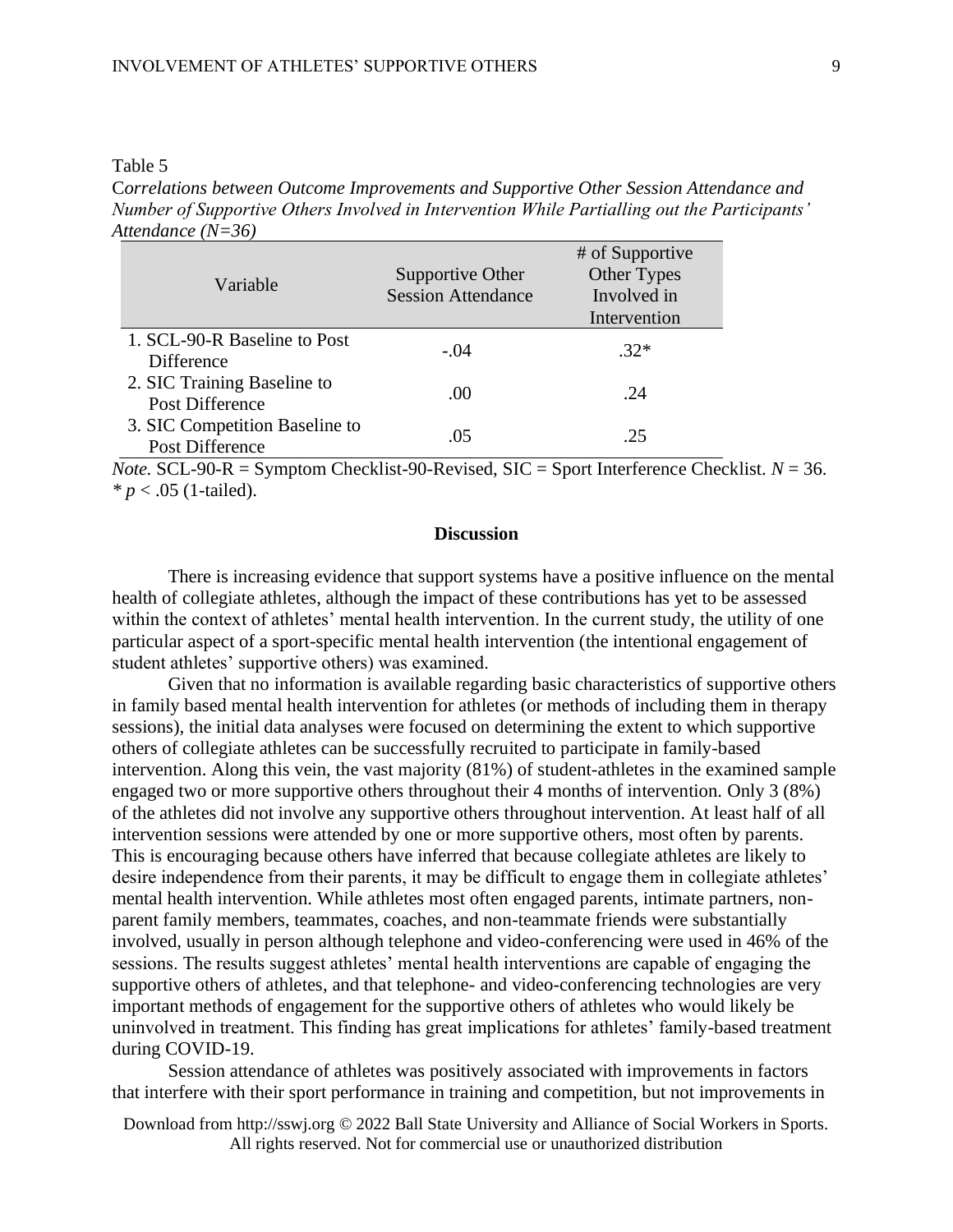their psychiatric symptomology. The unique contribution of supportive other attendance was not associated with outcome improvements, whereas the number of supportive others involved in intervention was associated with improvements in psychiatric symptomology. Collectively these results suggest individually-based interventions may be sufficient to improve factors that interfere with athletes' sport performance whereas engagement of multiple supportive others may facilitate improvements in athletes' mental health. Moreover, although anecdotal, involving a variety of supportive others appeared to facilitate communication between these systems, and strategically improve the athletes' goals for mental health. Involving multiple supportive others also permitted strong relationships to grow across systems (e.g., between a coach and parent) so concerns could be effectively managed. Parents and intimate partners were frequent attendees and appeared to be most likely to discuss intimate issues specific to the athletes' mental health, while less often bringing in coaches or teammates complemented goals that were specific to sports; providing therapeutically natural combinations of support that were functionally related to outcomes. It is clear from the literature that supportive others, and strong social support in general, are essential in the wellbeing of athletes. The results of this study support a connection between the involvement of social support systems and improvements in mental health through family-based mental health intervention.

In conclusion, extant studies have been conducted by scientists to systematically examine mental health interventions in collegiate athletes, and to our knowledge no research has previously examined how intervention participation of athletes' teammates, coaches and family influence mental health outcomes of athletes. Therefore, the results of this study represent an advancement in sport-specific mental health intervention development, showing the incorporation of a variety of supportive others is associated with improved mental health outcomes of collegiate athletes, and providing a framework in which similar programs can be developed in controlled clinical trials.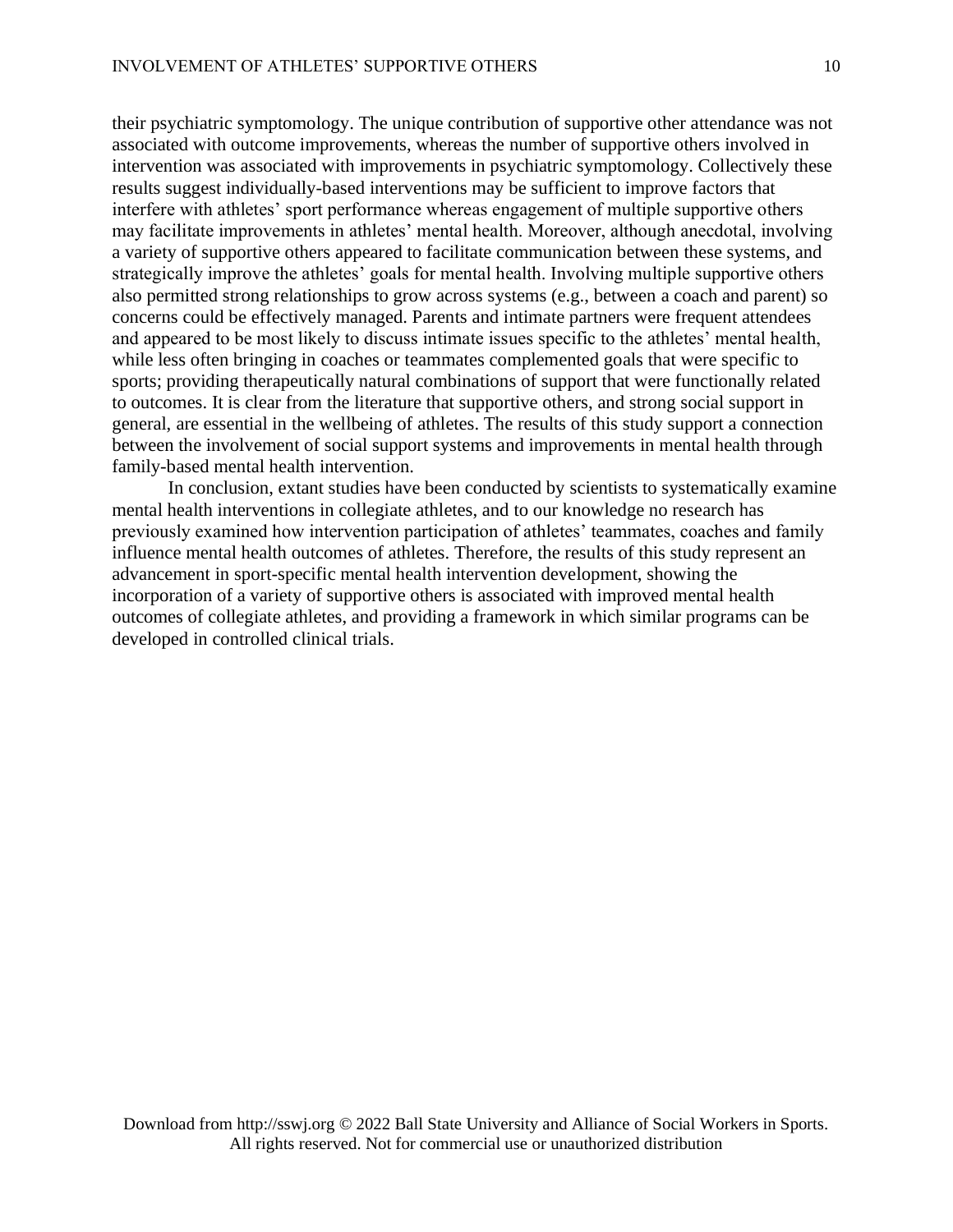# **References**

- Dams-O'Connor, K., Martin, J. L., & Martens, M. P. (2007). Social norms and alcohol consumption among intercollegiate athletes: The role of athlete and nonathlete reference groups. *Addictive Behaviors*, *32*(11), 2657-2666.
- Derogatis, L. R., Rickels, K., & Rock, A. (1976). The SCL–90 and the MMPI: A step in the validation of a new self–report scale. *British Journal of Psychiatry, 128,* 280–289.
- Donohue, B., Galante, M., Maietta, J., Lee, B., Paul, N., Perry, J. E., ... & Allen, D. N. (2019). Empirical development of a screening method to assist mental health referrals in collegiate athletes. *Journal of Clinical Sport Psychology*, *13*(4), 561-579.
- Donohue, B., Gavrilova, Y., Galante, M., Gavrilova, E., Loughran, T., Scott, J., ... & Allen, D. N. (2018). Controlled evaluation of an optimization approach to mental health and sport performance. *Journal of Clinical Sport Psychology*, 1-42.
- Donohue, B., Silver, N., Dickens, Y., Covassin, T., & Lancer, K. (2007). Development and initial psychometric evaluation of the Sport Interference Checklist. *Behavior Modification, 31*(6), 937-957.
- Donovan, R. J., Egger, G., Kapernick, V., & Mendoza, J. (2002). A conceptual framework for achieving performance enhancing drug compliance in sport. *Sports Medicine*, *32*(4), 269- 284.
- Eisenberg, D., Hunt, J., & Speer, N. (2012). Help seeking for mental health on college campuses: Review of evidence and next steps for research and practice. *Harvard Review of Psychiatry*, *20*(4), 222-232.
- Ferguson, H. L., Swann, C., Liddle, S. K., & Vella, S. A. (2018). Investigating youth sports coaches' perceptions of their role in adolescent mental health. *Journal of Applied Sport Psychology*, 1-17.
- First, M. B., Spitzer, R. L., Gibbon, M., & Williams, J. B. (2002). *Structured clinical interview for DSM-IV-TR axis I disorders, research version, non-patient edition (SCID-I/NP).* Biometrics Research, New York State Psychiatric Institute.
- Gill Jr., E. L. (2008). Mental health in college athletics: It's time for social work to get in the game. *Social Work*, *53*(1), 85.
- Hagiwara, G., Iwatsuki, T., Isogai, H., Van Raalte, J. L., Brewer, B. W. (2017). Relationships among sports helplessness, depression, and social support in American college studentathletes. *Journal of Physical Education and Sport, 17*(2), 753-757.
- Hussey, J. E., Donohue, B., Barchard, K. A., & Allen, D. N. (2019). Family contributions to sport performance and their utility in predicting appropriate referrals to mental health optimization programmes. *European Journal of Sport Science*, *19*(7), 972-982.
- Marzell, M., Morrison, C., Mair, C., Moynihan, S., & Gruenewald, P. J. (2015). Examining drinking patterns and high-risk drinking environments among college athletes at different competition levels. *Journal of Drug Education*, *45*(1), 5-16.
- Moreland, J. J., Coxe, K. A., & Yang, J. (2017). Collegiate athletes' mental health services utilization: A systematic review of conceptualizations, operationalizations, facilitators, and barriers. *Journal of Sport & Health Science*, *7*(1), 58-69.
- Raabe, J., Zakrajsek, R. A., & Readdy, T. (2016). Teammate influence on collegiate swimmers' basic psychological need satisfaction: A qualitative perspective. *Journal of Intercollegiate Sport, 9*(1), 27-49.